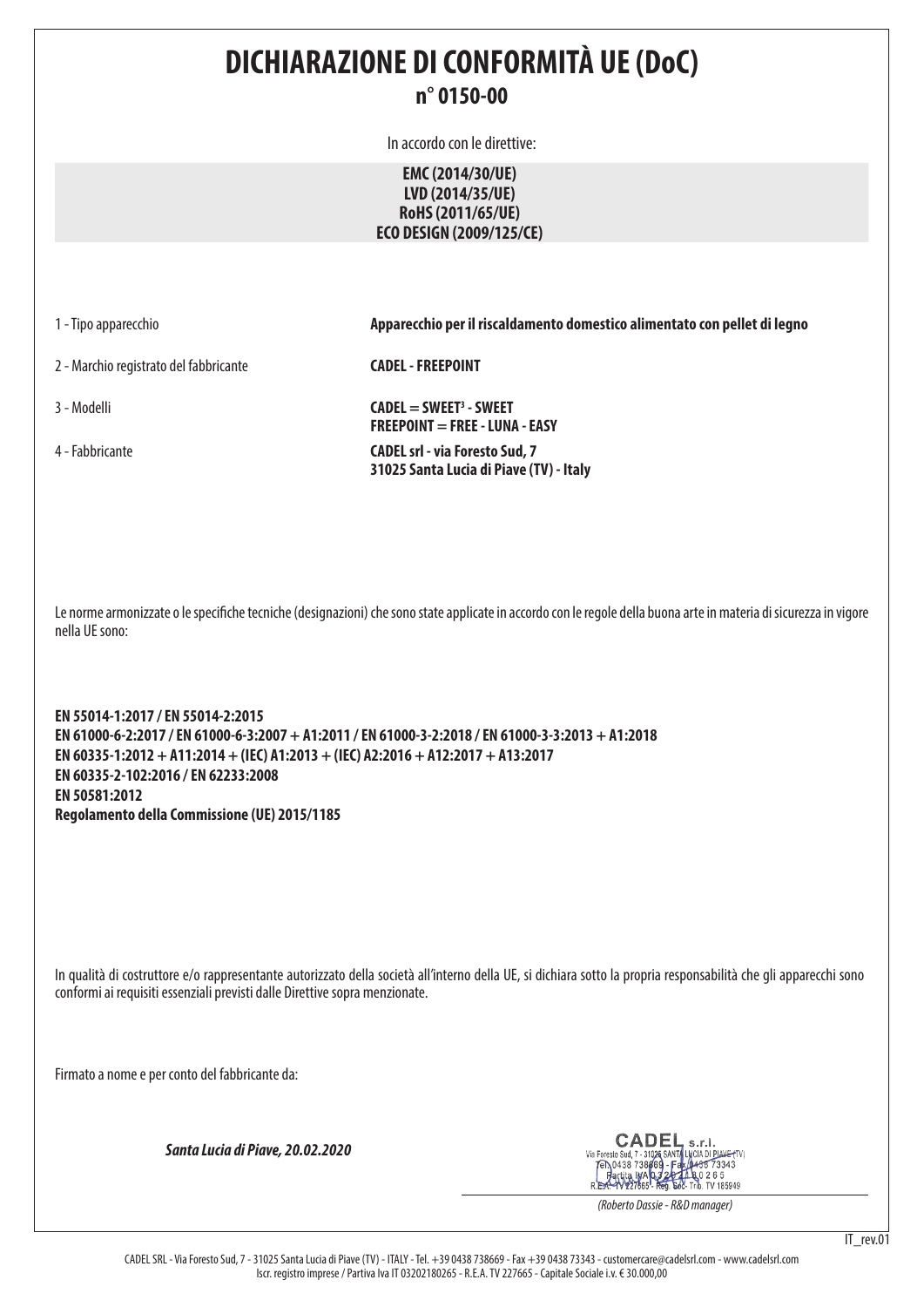### **DÉCLARATION DE CONFORMITÉ UE n° 0150-00**

Conformément aux directives:

**EMC (2014/30/UE) LVD (2014/35/UE) RoHS (2011/65/UE) ECO DESIGN (2009/125/CE)**

2 - Marque enregistrée du fabricant **CADEL - FREEPOINT**

1 - Type d'appareil **Appareil de chauffage domestique alimenté par des granulés de bois**

3 - Modèles **CADEL = SWEET3 - SWEET FREEPOINT = FREE - LUNA - EASY** 4 - Fabricant **CADEL srl - via Foresto Sud, 7 31025 Santa Lucia di Piave (TV) - Italy**

Les normes harmonisées ou les spécifications techniques (désignations) qui ont été appliquées conformément aux règles de l'art en matière de sécurité applicables dans l'UE sont les suivantes:

**EN 55014-1:2017 / EN 55014-2:2015 EN 61000-6-2:2017 / EN 61000-6-3:2007 + A1:2011 / EN 61000-3-2:2018 / EN 61000-3-3:2013 + A1:2018 EN 60335-1:2012 + A11:2014 + (IEC) A1:2013 + (IEC) A2:2016 + A12:2017 + A13:2017 EN 60335-2-102:2016 / EN 62233:2008 EN 50581:2012 Règlement de la Commission (UE) 2015/1185**

En qualité de fabricant et/ou de représentant autorisé de la société dans l'UE, je déclare sous mon entière responsabilité que les appareils sont conformes aux exigences essentielles prévues par les Directives susmentionnées.

Signé au nom et pour le compte du fabricant par:

*Santa Lucia di Piave, 20.02.2020*

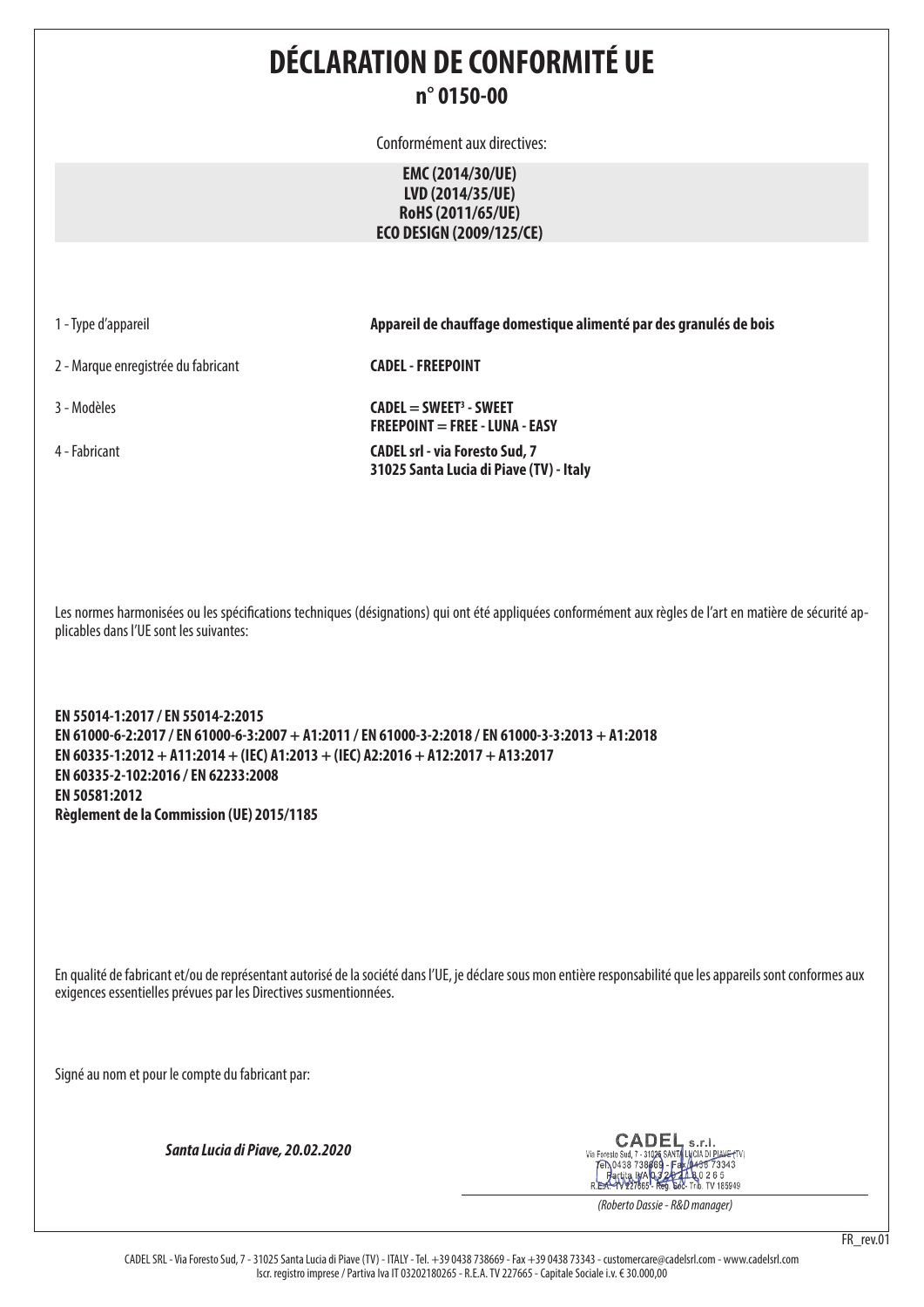# **EU-KONFORMITÄTSERKLÄRUNG n° 0150-00**

In Übereinstimmung mit den Richtlinien:

**EMC (2014/30/EU) LVD (2014/35/EU) RoHS (2011/65/EU) ECO DESIGN (2009/125/EC)**

|  |  | 1 - Gerätetyp |  |  |  |  |
|--|--|---------------|--|--|--|--|
|--|--|---------------|--|--|--|--|

1 - Gerätetyp **Mit Holzpellets betriebenes Haushaltsheizgerät**

2 - Eingetragenes Warenzeichen des Herstellers **CADEL - FREEPOINT**

3 - Modelle **CADEL = SWEET3 - SWEET FREEPOINT = FREE - LUNA - EASY** 4 - Hersteller **CADEL srl - via Foresto Sud, 7 31025 Santa Lucia di Piave (TV) - Italy**

Die harmonisierten Normen oder technischen Spezifikationen (Bestimmungen), die in Übereinstimmung mit den in der EU anerkannten Regeln der Technik angewandt wurden, sind:

**EN 55014-1:2017 / EN 55014-2:2015 EN 61000-6-2:2017 / EN 61000-6-3:2007 + A1:2011 / EN 61000-3-2:2018 / EN 61000-3-3:2013 + A1:2018 EN 60335-1:2012 + A11:2014 + (IEC) A1:2013 + (IEC) A2:2016 + A12:2017 + A13:2017 EN 60335-2-102:2016 / EN 62233:2008 EN 50581:2012 Verordnung der Kommission (EU) 2015/1185**

In meiner Eigenschaft als Hersteller und/oder bevollmächtigter Vertreter der innerhalb der EWG tätigen Firma erkläre ich hiermit eigenverantwortlich, dass die Geräte den grundsätzlichen, von den oben erwähnten Richtlinien geforderten Anforderungen entsprechen.

Unterzeichnet im Namen und im Auftrag des Herstellers von:

*Santa Lucia di Piave, 20.02.2020*

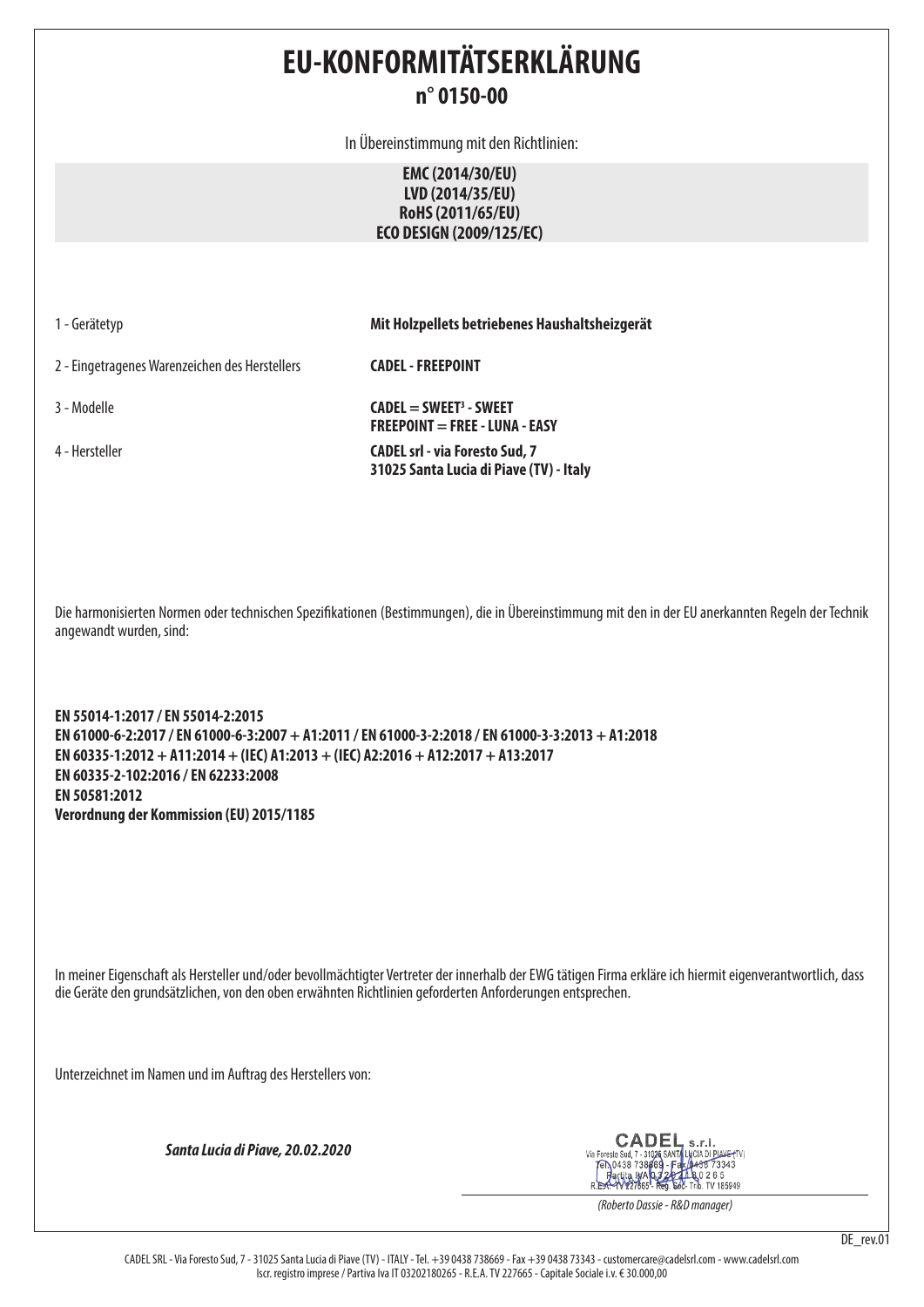### **EU DECLARATION OF CONFORMITY n° 0150-00**

According to the directives:

**EMC (2014/30/EU) LVD (2014/35/EU) RoHS (2011/65/EU) ECO DESIGN (2009/125/EC)**

| 1 - Type of appliance |  |  |  |
|-----------------------|--|--|--|
|-----------------------|--|--|--|

**Residencial space heating appliance fired by wood pellets** 

2 - Trademark **CADEL - FREEPOINT**

3 - Models **CADEL = SWEET3 - SWEET FREEPOINT = FREE - LUNA - EASY** 4 - Manufacturer **CADEL srl - via Foresto Sud, 7 31025 Santa Lucia di Piave (TV) - Italy**

The following harmonised standards or technical specifications (designations) which comply withgood engineering practice in safety matters in force within the EU have been applied

**EN 55014-1:2017 / EN 55014-2:2015 EN 61000-6-2:2017 / EN 61000-6-3:2007 + A1:2011 / EN 61000-3-2:2018 / EN 61000-3-3:2013 + A1:2018 EN 60335-1:2012 + A11:2014 + (IEC) A1:2013 + (IEC) A2:2016 + A12:2017 + A13:2017 EN 60335-2-102:2016 / EN 62233:2008 EN 50581:2012 Commission Regulation (EU) 2015/1185**

As manufacture and/or authorised representative within EU, we declare under our sole responsibility that the equipments follow the essential requirements foreseen by above mentioned Directives.

Signed in the name and on behalf of the manufacturer by:

*Santa Lucia di Piave, 20.02.2020*

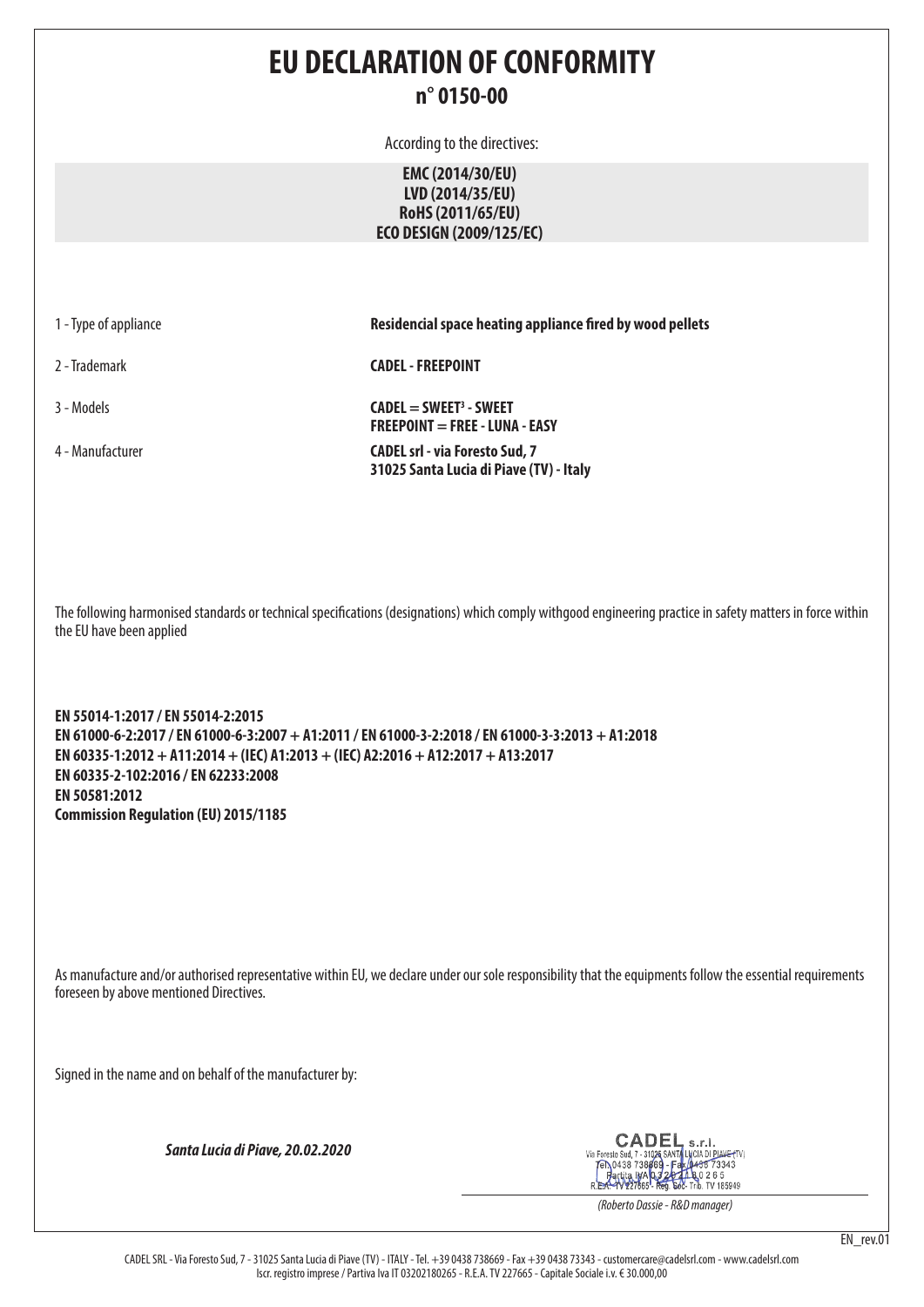#### **EU-CONFORMITEITSVERKLARING n° 0150-00**

Overeenkomstig de richtlijnen:

**EMC (2014/30/EU) LVD (2014/35/EU) RoHS (2011/65/EU) ECO DESIGN (2009/125/EC)**

1 - Type toestel **Toestel voor de huishoudelijke verwarming gevoed met houtpellets**

2 - Geregistreerde merknaam door de fabrikant **CADEL - FREEPOINT**

3 - Modellen **CADEL = SWEET3 - SWEET FREEPOINT = FREE - LUNA - EASY** 4 - Fabrikant **CADEL srl - via Foresto Sud, 7 31025 Santa Lucia di Piave (TV) - Italy**

De geharmoniseerde normen of de specifieke technieken (aanduidingen) die zijn toegepast in overeenstemming met de regels van goed vakmanschap op het gebied van veiligheid van kracht in de EU zijn:

**EN 55014-1:2017 / EN 55014-2:2015 EN 61000-6-2:2017 / EN 61000-6-3:2007 + A1:2011 / EN 61000-3-2:2018 / EN 61000-3-3:2013 + A1:2018 EN 60335-1:2012 + A11:2014 + (IEC) A1:2013 + (IEC) A2:2016 + A12:2017 + A13:2017 EN 60335-2-102:2016 / EN 62233:2008 EN 50581:2012 Verordening van de Commissie (EU) 2015/1185**

In de hoedanigheid van fabrikant en/of bevoegd vertegenwoordiger van de onderneming binnen de EU, wordt onder de eigen verantwoordelijkheid verklaard dat de toestellen conform zijn aan de essentiële eisen voorzien door de bovengenoemde Richtlijnen.

Getekend in naam en voor rekening van de fabrikant door:

*Santa Lucia di Piave, 20.02.2020*

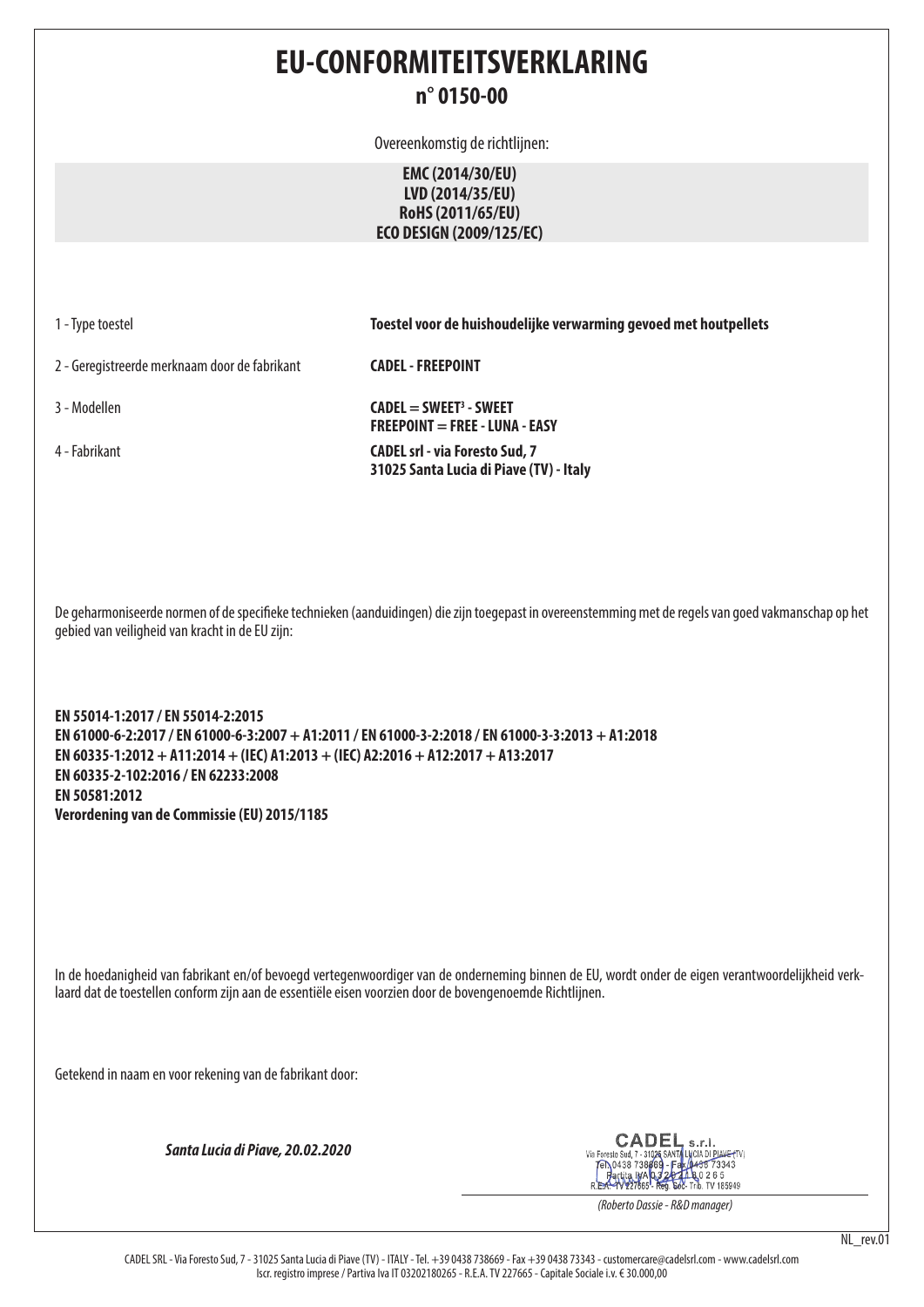#### **EU-OVERENSSTEMMELSESERKLÆRING n° 0150-00**

I overensstemmelse med direktiverne:

**EMC (2014/30/EU) LVD (2014/35/EU) RoHS (2011/65/EU) ECO DESIGN (2009/125/EC)**

1 - Type apparat **Apparat fyret med træpiller til opvarmning i hjemmet**

2 - Producentens registrerede varemærke **CADEL - FREEPOINT**

3 - Modeller **CADEL = SWEET3 - SWEET FREEPOINT = FREE - LUNA - EASY** 4 - Producent **CADEL srl - via Foresto Sud, 7 31025 Santa Lucia di Piave (TV) - Italy**

De harmoniserede standarder eller tekniske specifikationer (betegnelser) vedrørende sikkerhed, der er gældende i EU og anvendt i overensstemmelse med reglerne for god praksis, er følgende:

**EN 55014-1:2017 / EN 55014-2:2015 EN 61000-6-2:2017 / EN 61000-6-3:2007 + A1:2011 / EN 61000-3-2:2018 / EN 61000-3-3:2013 + A1:2018 EN 60335-1:2012 + A11:2014 + (IEC) A1:2013 + (IEC) A2:2016 + A12:2017 + A13:2017 EN 60335-2-102:2016 / EN 62233:2008 EN 50581:2012 Kommissionens forordning (EU) 2015/1185**

Som producent og/eller autoriseret repræsentant for virksomheden hjemhørende inden for EU, erklærer vi på eget ansvar, at apparaterne er i overensstemmelse med de væsentligste krav i de ovennævnte direktiver.

Underskrevet for fabrikanten og på dennes vegne af:

*Santa Lucia di Piave, 20.02.2020*

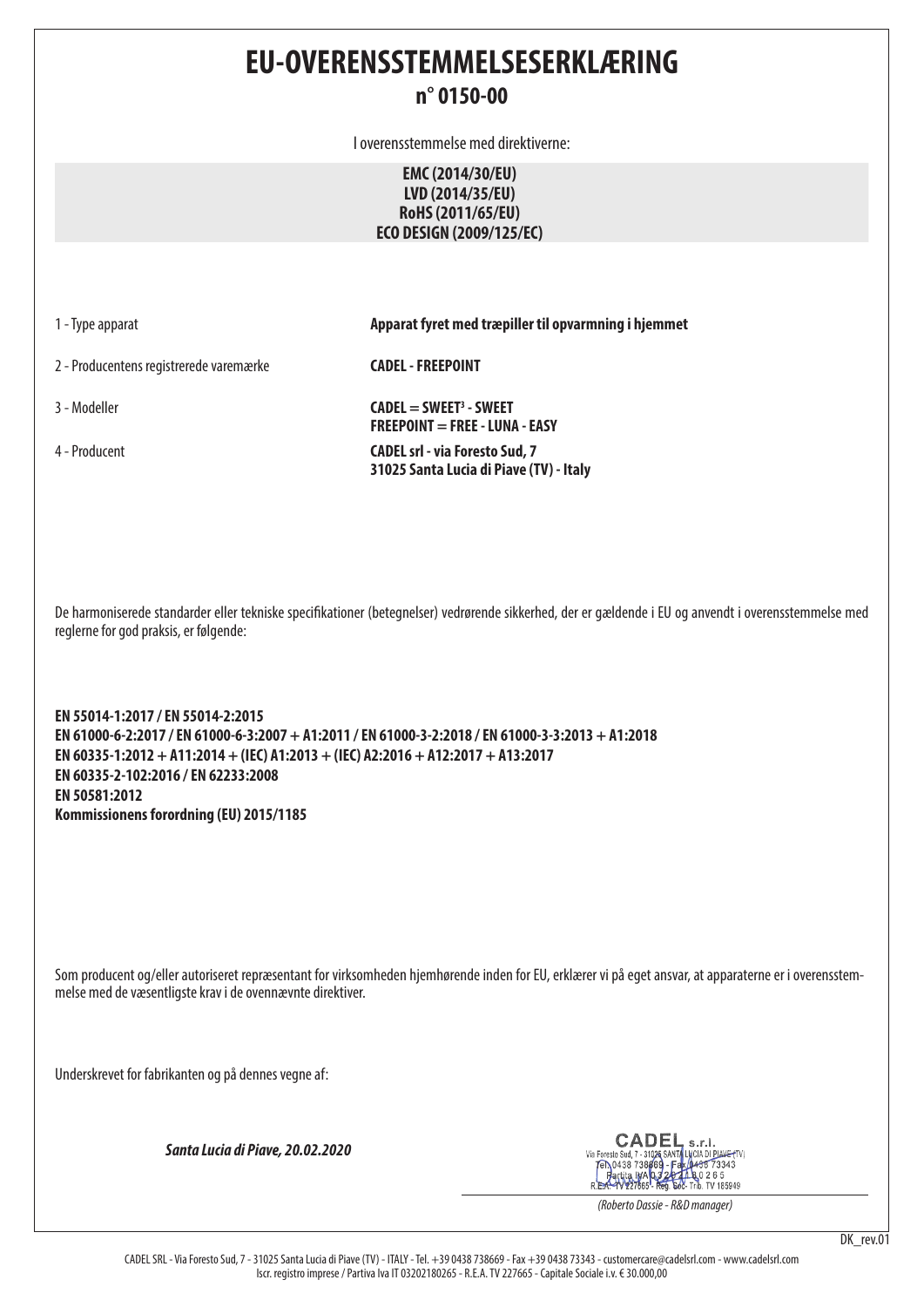#### **DECLARACIÓN DE CONFORMIDAD UE n° 0150-00**

En conformidad con las directivas:

**EMC (2014/30/UE) LVD (2014/35/UE) RoHS (2011/65/UE) ECO DESIGN (2009/125/CE)**

2 - Marca registrada del fabricante **CADEL - FREEPOINT**

1 - Tipo de aparato **Aparato para la calefacción doméstica alimentado con pellets de madera**

3 - Modelos **CADEL = SWEET3 - SWEET FREEPOINT = FREE - LUNA - EASY**

4 - Fabricante **CADEL srl - via Foresto Sud, 7 31025 Santa Lucia di Piave (TV) - Italy**

Las normas armonizadas o las especificaciones técnicas (designaciones) vigentes en la UE que se han aplicado de acuerdo con las normas de buenas prácticas en materia de seguridad son:

**EN 55014-1:2017 / EN 55014-2:2015 EN 61000-6-2:2017 / EN 61000-6-3:2007 + A1:2011 / EN 61000-3-2:2018 / EN 61000-3-3:2013 + A1:2018 EN 60335-1:2012 + A11:2014 + (IEC) A1:2013 + (IEC) A2:2016 + A12:2017 + A13:2017 EN 60335-2-102:2016 / EN 62233:2008 EN 50581:2012 Reglamento de la Comisión (UE) 2015/1185**

En calidad de fabricante y/o representante autorizado de la sociedad dentro de la UE, declara bajo su responsabilidad que los equipos cumplen con los requisitos esenciales previstos por las Directivas anteriormente mencionadas.

Firmado a nombre y por cuenta del fabricante por:

*Santa Lucia di Piave, 20.02.2020*

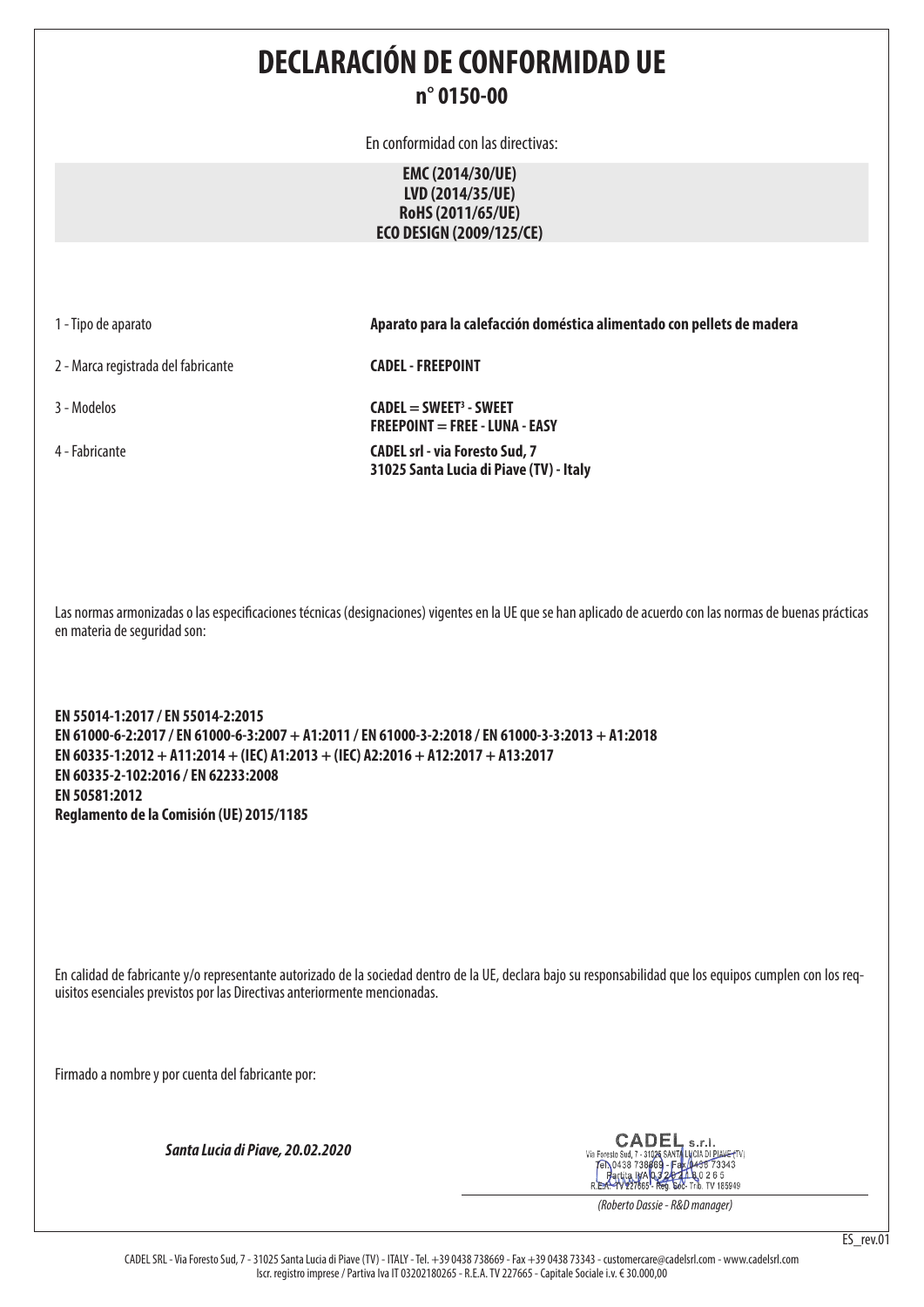## **DECLARAÇÃO DE CONFORMIDADE UE n° 0150-00**

De acordo com as diretivas:

**EMC (2014/30/UE) LVD (2014/35/UE) RoHS (2011/65/UE) ECO DESIGN (2009/125/CE)**

2 - Marca registada do fabricante **CADEL - FREEPOINT**

1 - Tipo de aparelho **Aparelho para o aquecimento doméstico alimentado com pellets de madeira**

3 - Modelos **CADEL = SWEET3 - SWEET FREEPOINT = FREE - LUNA - EASY** 4 - Fabricante **CADEL srl - via Foresto Sud, 7 31025 Santa Lucia di Piave (TV) - Italy**

As normas harmonizadas ou especificações técnicas (designações) que foram aplicadas de acordo com as leis em vigor na UE sobre a segurança são:

**EN 55014-1:2017 / EN 55014-2:2015 EN 61000-6-2:2017 / EN 61000-6-3:2007 + A1:2011 / EN 61000-3-2:2018 / EN 61000-3-3:2013 + A1:2018 EN 60335-1:2012 + A11:2014 + (IEC) A1:2013 + (IEC) A2:2016 + A12:2017 + A13:2017 EN 60335-2-102:2016 / EN 62233:2008 EN 50581:2012 Regulamento da Comissão (UE) 2015/1185**

Como fabricante e ou representante autorizado da sociedade na UE, declaramos sob a nossa própria responsabilidade que os aparelhos estão em conformidade com os requisitos essenciais das diretivas acima mencionadas.

Assinado com nome e por conta do fabricante de:

*Santa Lucia di Piave, 20.02.2020*

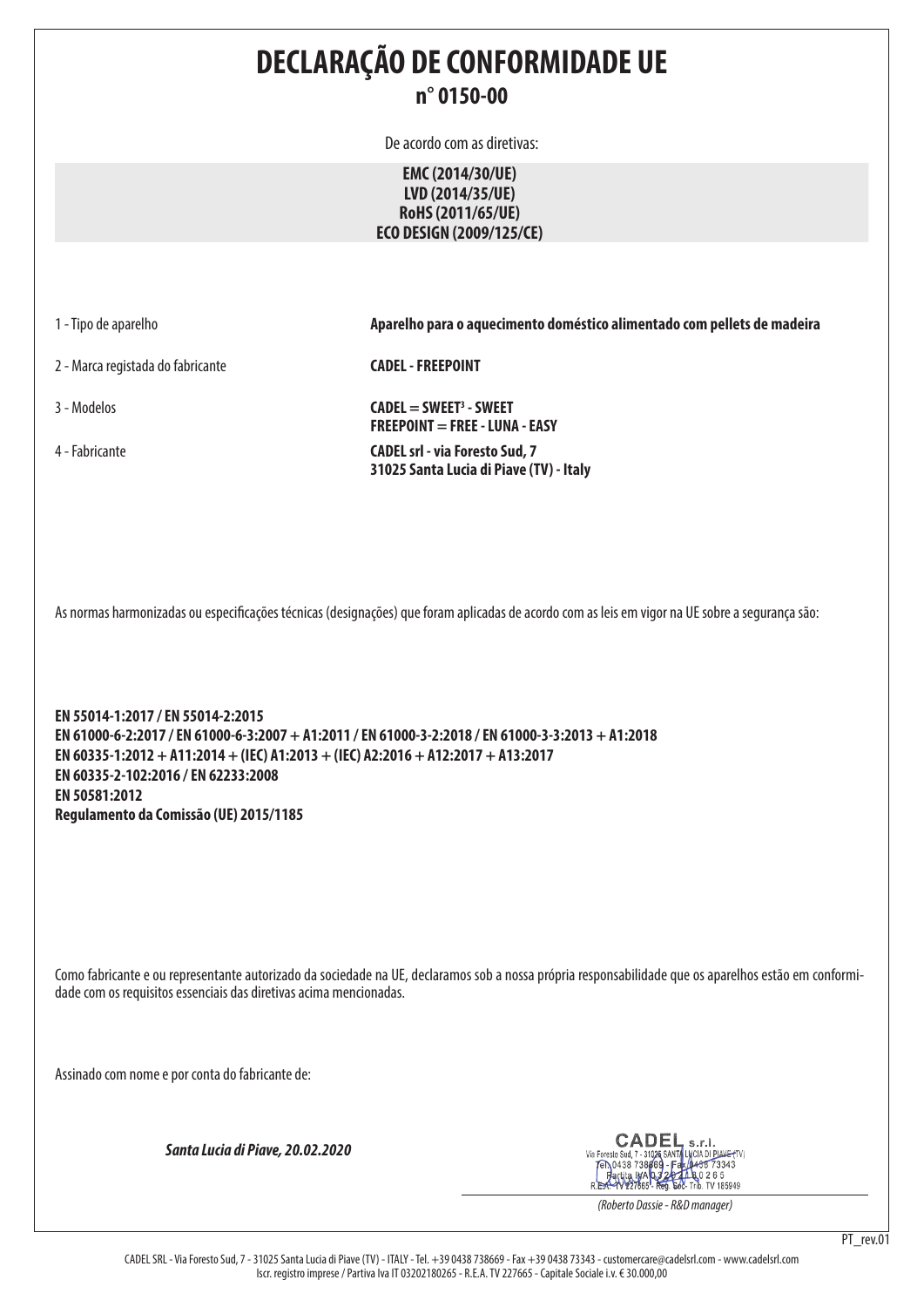#### **ΔΗΛΩΣΗ ΣΥΜΜΟΡΦΩΣΗΣ ΕΕ n° 0150-00**

Σύμφωνα με τις Οδηγίες:

**EMC (2014/30/EE) LVD (2014/35/EE) RoHS (2011/65/EE) ECO DESIGN (2009/125/EK)**

1 - Τύπος συσκευής **Συσκευή οικιακής θέρμανσης με πέλετ ξύλου**

2 - Κατατεθέν εμπορικό σήμα του κατασκευαστή **CADEL - FREEPOINT**

3 - Μοντέλα **CADEL = SWEET3 - SWEET FREEPOINT = FREE - LUNA - EASY** 4 - Κατασκευαστής **CADEL srl - via Foresto Sud, 7 31025 Santa Lucia di Piave (TV) - Italy**

Τα εναρμονισμένα πρότυπα ή οι τεχνικές προδιαγραφές (ονομασίες) που εφαρμόστηκαν σύμφωνα με τους κανόνες της ορθής πρακτικής σε θέματα ασφαλείας που ισχύουν στην ΕΕ είναι οι εξής:

**EN 55014-1:2017 / EN 55014-2:2015 EN 61000-6-2:2017 / EN 61000-6-3:2007 + A1:2011 / EN 61000-3-2:2018 / EN 61000-3-3:2013 + A1:2018 EN 60335-1:2012 + A11:2014 + (IEC) A1:2013 + (IEC) A2:2016 + A12:2017 + A13:2017 EN 60335-2-102:2016 / EN 62233:2008 EN 50581:2012 Κανονισμός Επιτροπής (ΕΕ) 2015/1185**

Ως κατασκευαστής ή/και εξουσιοδοτημένος αντιπρόσωπος της εταιρείας στην ΕΕ, δηλώνεται με δική μας ευθύνη ότι οι συσκευές είναι κατασκευασμένες σε συμμόρφωση με τις βασικές απαιτήσεις των προαναφερόμενων οδηγιών.

Υπεγράφη στο όνομα και για λογαριασμό του κατασκευαστή από:

*Santa Lucia di Piave, 20.02.2020*

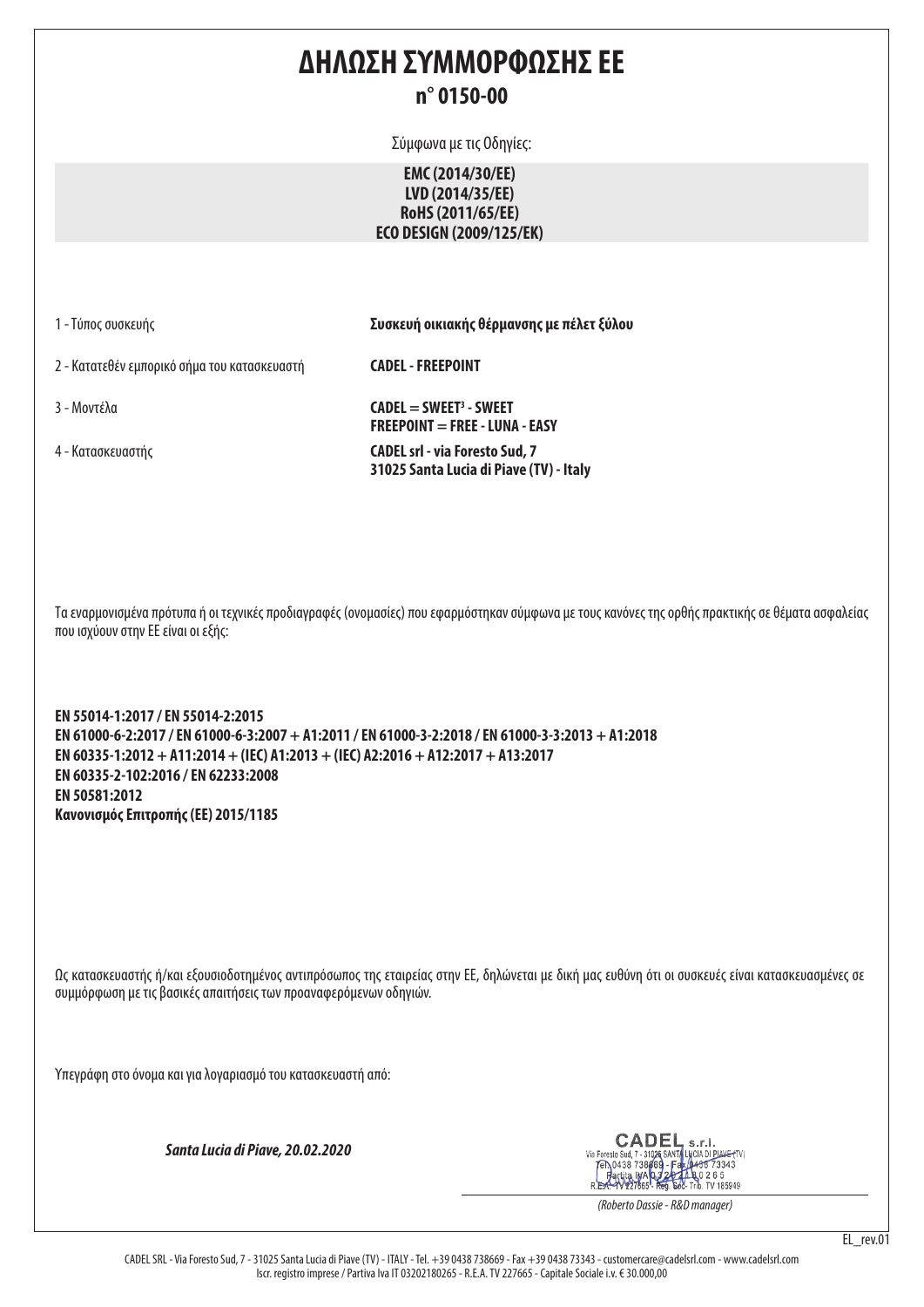### **DEKLARACJA ZGODNOŚCI UE n° 0150-00**

Zgodnie z dyrektywami:

**EMC (2014/30/UE) LVD (2014/35/UE) RoHS (2011/65/UE) ECO DESIGN (2009/125/WE)**

1 - Rodzaj urządzenia **Urządzenie do ogrzewania gospodarstw domowych zasilane pelletem drzewnym**

2 - Zarejestrowany znak towarowy producenta **CADEL - FREEPOINT**

3 - Modele **CADEL = SWEET3 - SWEET FREEPOINT = FREE - LUNA - EASY** 4 - Producent **CADEL srl - via Foresto Sud, 7 31025 Santa Lucia di Piave (TV) - Italy**

Zharmonizowane normy lub specyfikacje techniczne (oznaczenia), które zostały zastosowane zgodnie z zasadami dobrych praktyk bezpieczeństwa obowiązujących w UE, to:

**EN 55014-1:2017 / EN 55014-2:2015 EN 61000-6-2:2017 / EN 61000-6-3:2007 + A1:2011 / EN 61000-3-2:2018 / EN 61000-3-3:2013 + A1:2018 EN 60335-1:2012 + A11:2014 + (IEC) A1:2013 + (IEC) A2:2016 + A12:2017 + A13:2017 EN 60335-2-102:2016 / EN 62233:2008 EN 50581:2012 Rozporządzenie Komisji (UE) 2015/1185**

Jako producent i/lub autoryzowany przedstawiciel przedsiębiorstwa na terenie UE, oświadczam na własną odpowiedzialność, że urządzenia spełniają zasadnicze wymagania wyżej wymienionych dyrektyw.

Podpisano w imieniu i na rzecz producenta, przez:

*Santa Lucia di Piave, 20.02.2020*